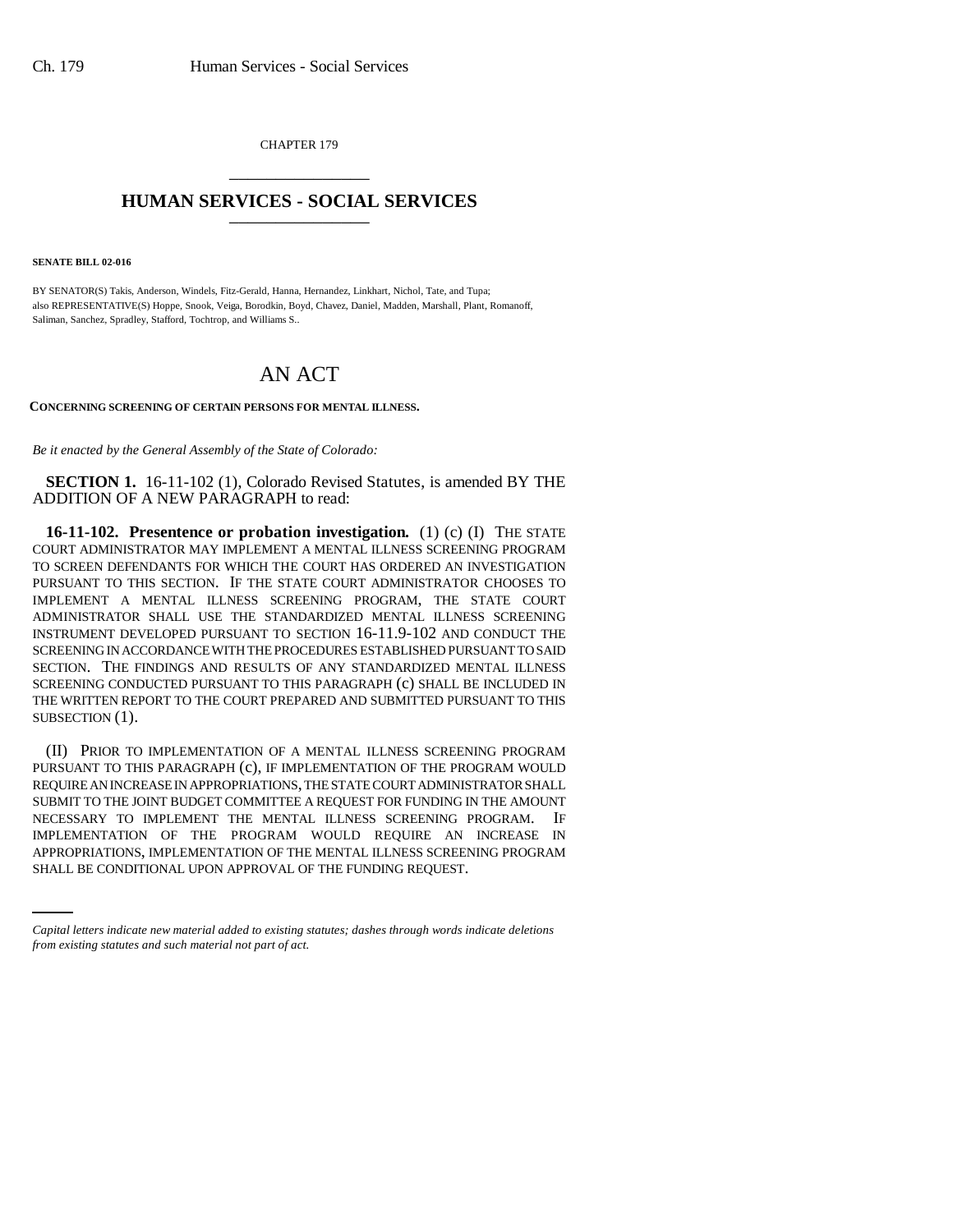**SECTION 2.** 17-27-104, Colorado Revised Statutes, is amended BY THE ADDITION OF A NEW SUBSECTION to read:

**17-27-104. Community corrections programs operated by units of local** government, state agencies, or nongovernmental agencies. (12) ADMINISTRATORS OF A COMMUNITY CORRECTIONS PROGRAM ESTABLISHED PURSUANT TO THIS SECTION MAY IMPLEMENT A MENTAL ILLNESS SCREENING PROGRAM TO SCREEN THE PERSONS ACCEPTED AND PLACED IN THE COMMUNITY CORRECTIONS PROGRAM. IF THE ADMINISTRATORS CHOOSE TO IMPLEMENT A MENTAL ILLNESS SCREENING PROGRAM, THE ADMINISTRATORS SHALL USE THE STANDARDIZED SCREENING INSTRUMENT DEVELOPED PURSUANT TO SECTION 16-11.9-102, C.R.S., AND CONDUCT THE SCREENING IN ACCORDANCE WITH PROCEDURES ESTABLISHED PURSUANT TO SAID SECTION.

**SECTION 3.** 17-40-106, Colorado Revised Statutes, is amended BY THE ADDITION OF A NEW SUBSECTION to read:

**17-40-106. Responsibilities of the superintendent.** (4) (a) THE SUPERINTENDENT MAY IMPLEMENT A MENTAL ILLNESS SCREENING PROGRAM TO SCREEN OFFENDERS ENTERING THE DIAGNOSTIC CENTER. IF THE SUPERINTENDENT CHOOSES TO IMPLEMENT A MENTAL ILLNESS SCREENING PROGRAM, THE SUPERINTENDENT SHALL USE THE STANDARDIZED SCREENING INSTRUMENT DEVELOPED PURSUANT TO SECTION 16-11.9-102, C.R.S., AND CONDUCT THE SCREENING IN ACCORDANCE WITH PROCEDURES ESTABLISHED PURSUANT TO SAID SECTION.

(b) PRIOR TO IMPLEMENTATION OF A MENTAL ILLNESS SCREENING PROGRAM PURSUANT TO THIS SUBSECTION (4), IF IMPLEMENTATION OF THE PROGRAM WOULD REQUIRE AN INCREASE IN APPROPRIATIONS, THE SUPERINTENDENT SHALL SUBMIT TO THE JOINT BUDGET COMMITTEE A REQUEST FOR FUNDING IN THE AMOUNT NECESSARY TO IMPLEMENT THE MENTAL ILLNESS SCREENING PROGRAM. IF IMPLEMENTATION OF THE MENTAL ILLNESS SCREENING PROGRAM WOULD REQUIRE AN INCREASE IN APPROPRIATIONS, IMPLEMENTATION OF THE PROGRAM SHALL BE CONDITIONAL UPON APPROVAL OF THE FUNDING REQUEST.

**SECTION 4.** 19-1-103 (76) and (77), Colorado Revised Statutes, are amended, and the said 19-1-103 is further amended BY THE ADDITION OF A NEW SUBSECTION, to read:

**19-1-103. Definitions.** As used in this title or in the specified portion of this title, unless the context otherwise requires:

(76) "Mental health HOSPITAL PLACEMENT prescreening" means a face-to-face mental health examination, conducted by a mental health professional, to determine whether a child should be placed in a facility for evaluation pursuant to section 27-10-105 or 27-10-106, C.R.S., and may include consultation with other mental health professionals and review of all available records on the child.

(77) "Mental health professional" means a person licensed to practice medicine or psychology in this state or any person on the staff of a facility designated by the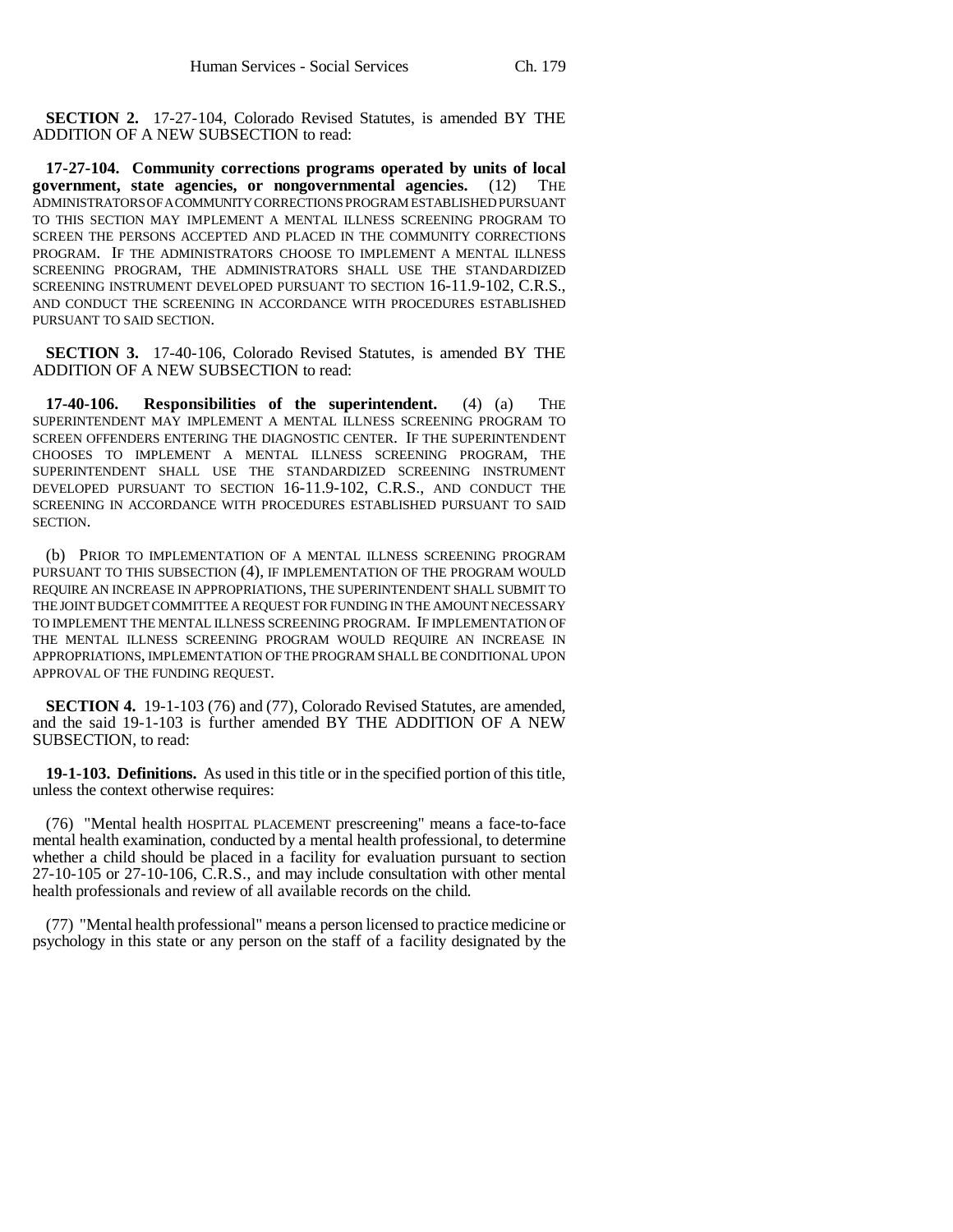executive director of the department of human services for seventy-two-hour treatment and evaluation authorized by the facility to do mental health HOSPITAL PLACEMENT prescreenings and under the supervision of a person licensed to practice medicine or psychology in this state.

(101.7) "STANDARDIZED MENTAL ILLNESS SCREENING" MEANS THE MENTAL ILLNESS SCREENING CONDUCTED USING THE JUVENILE STANDARDIZED SCREENING INSTRUMENT AND THE PROCEDURES ADOPTED PURSUANT TO SECTION 16-11.9-102, C.R.S.

**SECTION 5.** 19-1-303 (2.5), Colorado Revised Statutes, is amended to read:

**19-1-303. General provisions - delinquency and dependency and neglect cases - exchange of information - civil penalty.** (2.5) (a) Notwithstanding any other provision of law to the contrary and in addition to the provisions of subsections (1) and (2) of this section, assessment centers for children and the agencies, other than schools and school districts, participating in the local assessment centers for children, are authorized to provide and share information, except for mental health or medical records and information, with each other, without the necessity of signed releases, concerning children who have been taken into temporary custody by law enforcement or who have been referred to the assessment center for children for case management purposes. Agencies shall have annually updated signed agreements with assessment centers for children to be considered a participating agency.

(b) FOR PURPOSES OF SHARING INFORMATION PURSUANT TO THIS SUBSECTION (2.5) ONLY, "MENTAL HEALTH OR MEDICAL RECORDS AND INFORMATION" SHALL NOT INCLUDE THE STANDARDIZED MENTAL ILLNESS SCREENING. AN ASSESSMENT CENTER THAT CONDUCTS A STANDARDIZED MENTAL ILLNESS SCREENING ON A CHILD WHO HAS BEEN TAKEN INTO TEMPORARY CUSTODY BY LAW ENFORCEMENT OR HAS BEEN REFERRED TO THE ASSESSMENT CENTER FOR CHILDREN FOR CASE MANAGEMENT PURPOSES MAY SHARE THE RESULTS OF SUCH SCREENING, WITHOUT THE NECESSITY OF A SIGNED RELEASE, WITH THE AGENCIES, OTHER THAN SCHOOLS AND SCHOOL DISTRICTS, PARTICIPATING IN THE ASSESSMENT CENTER FOR CHILDREN. TO RECEIVE THE RESULTS OF THE STANDARDIZED MENTAL ILLNESS SCREENING, A PARTICIPATING AGENCY SHALL HAVE A NEED TO KNOW FOR PURPOSES OF INVESTIGATIONS AND CASE MANAGEMENT IN THE ADMINISTRATION OF ITS RESPECTIVE PROGRAMS. ANY PARTICIPATING AGENCY RECEIVING SUCH INFORMATION SHALL USE IT ONLY FOR THE PERFORMANCE OF ITS LEGAL DUTIES AND RESPONSIBILITIES AND SHALL MAINTAIN THE CONFIDENTIALITY OF THE INFORMATION RECEIVED, EXCEPT AS MAY BE REQUIRED PURSUANT TO RULE 16 OF THE COLORADO RULES OF CRIMINAL PROCEDURE.

**SECTION 6.** 19-2-303, Colorado Revised Statutes, is amended BY THE ADDITION OF A NEW SUBSECTION to read:

**19-2-303. Juvenile diversion program - authorized.** (8) (a) THE DIRECTOR MAY IMPLEMENT A MENTAL ILLNESS SCREENING PROGRAM TO SCREEN JUVENILES WHO PARTICIPATE IN THE JUVENILE DIVERSION PROGRAM. IF THE DIRECTOR CHOOSES TO IMPLEMENT A MENTAL ILLNESS SCREENING PROGRAM, THE DIRECTOR SHALL USE THE STANDARDIZED MENTAL ILLNESS SCREENING DEVELOPED PURSUANT TO SECTION 16-11.9-102, C.R.S., AND CONDUCT THE SCREENING IN ACCORDANCE WITH PROCEDURES ESTABLISHED PURSUANT TO SAID SECTION.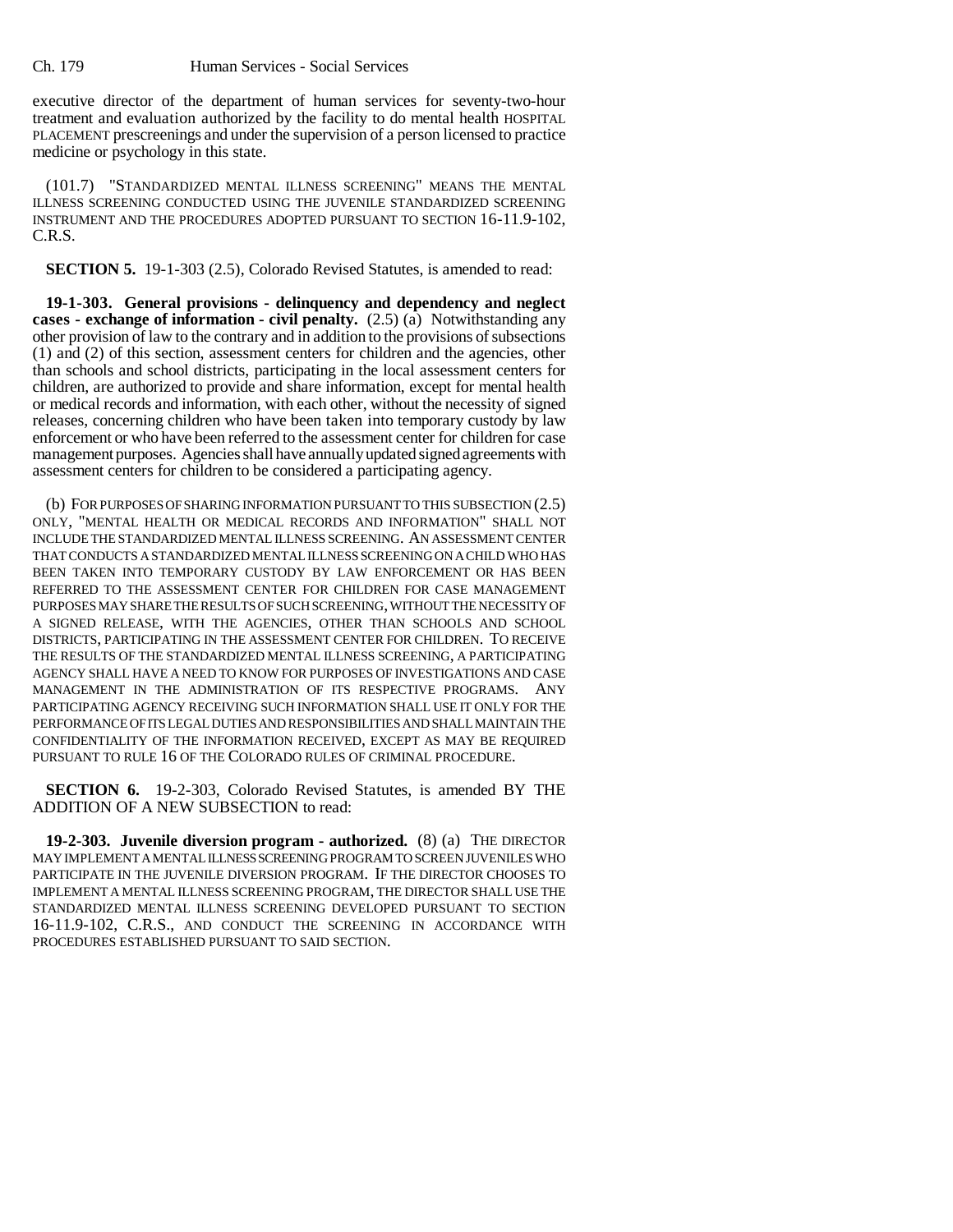(b) PRIOR TO IMPLEMENTATION OF A MENTAL ILLNESS SCREENING PROGRAM PURSUANT TO THIS SUBSECTION (8), IF IMPLEMENTATION OF THE PROGRAM WOULD REQUIRE AN INCREASE IN APPROPRIATIONS, THE DIRECTOR SHALL SUBMIT TO THE JOINT BUDGET COMMITTEE A REQUEST FOR FUNDING IN THE AMOUNT NECESSARY TO IMPLEMENT THE MENTAL ILLNESS SCREENING PROGRAM. IF IMPLEMENTATION OF THE MENTAL ILLNESS SCREENING PROGRAM WOULD REQUIRE AN INCREASE IN APPROPRIATIONS, IMPLEMENTATION OF THE PROGRAM SHALL BE CONDITIONAL UPON APPROVAL OF THE FUNDING REQUEST.

**SECTION 7.** Part 4 of article 2 of title 19, Colorado Revised Statutes, is amended BY THE ADDITION OF A NEW SECTION to read:

**19-2-417. Juvenile detention facilities - mental illness screening.** (1) THE EXECUTIVE DIRECTOR OF THE DEPARTMENT OF HUMAN SERVICES MAY IMPLEMENT A MENTAL ILLNESS SCREENING PROGRAM TO SCREEN JUVENILES HELD IN JUVENILE DETENTION FACILITIES FOLLOWING ADJUDICATION. IF THE EXECUTIVE DIRECTOR CHOOSES TO IMPLEMENT A MENTAL ILLNESS SCREENING PROGRAM, THE EXECUTIVE DIRECTOR SHALL USE THE STANDARDIZED MENTAL ILLNESS SCREENING DEVELOPED PURSUANT TO SECTION 16-11.9-102, C.R.S., AND CONDUCT THE SCREENING IN ACCORDANCE WITH PROCEDURES ESTABLISHED PURSUANT TO SAID SECTION.

(2) PRIOR TO IMPLEMENTATION OF A MENTAL ILLNESS SCREENING PROGRAM PURSUANT TO THIS SECTION, IF IMPLEMENTATION OF THE PROGRAM WOULD REQUIRE AN INCREASE IN APPROPRIATIONS, THE EXECUTIVE DIRECTOR SHALL SUBMIT TO THE JOINT BUDGET COMMITTEE A REQUEST FOR FUNDING IN THE AMOUNT NECESSARY TO IMPLEMENT THE MENTAL ILLNESS SCREENING PROGRAM. IF IMPLEMENTATION OF THE MENTAL ILLNESS SCREENING PROGRAM WOULD REQUIRE AN INCREASE IN APPROPRIATIONS, IMPLEMENTATION OF THE PROGRAM SHALL BE CONDITIONAL UPON APPROVAL OF THE FUNDING REQUEST.

**SECTION 8.** 19-2-508 (3) (b), Colorado Revised Statutes, is amended to read:

**19-2-508. Detention and shelter - hearing - time limits - findings - review confinement with adult offenders - restrictions.** (3) (b) (I) If it appears that any juvenile being held in detention or shelter may be developmentally disabled, as provided in article 10.5 of title 27, C.R.S., the court or detention personnel shall refer the juvenile to the nearest community centered board for an eligibility determination. If it appears that any juvenile being held in a detention or shelter facility pursuant to the provisions of this article may be mentally ill, as provided in sections 27-10-105 and 27-10-106, C.R.S., the intake personnel or other appropriate personnel shall contact a mental health professional to do a mental health HOSPITAL PLACEMENT prescreening on the juvenile. The court shall be notified of the contact and may take appropriate action. If a mental health HOSPITAL PLACEMENT prescreening is requested, it shall be conducted in an appropriate place accessible to the juvenile and the mental health professional. A request for a mental health HOSPITAL PLACEMENT prescreening shall not extend the time within which a detention hearing shall be held pursuant to this section. If a detention hearing has been set but has not yet occurred, the mental health HOSPITAL PLACEMENT prescreening shall be conducted prior to the hearing; except that the prescreening shall not extend the time within which a detention hearing shall be held.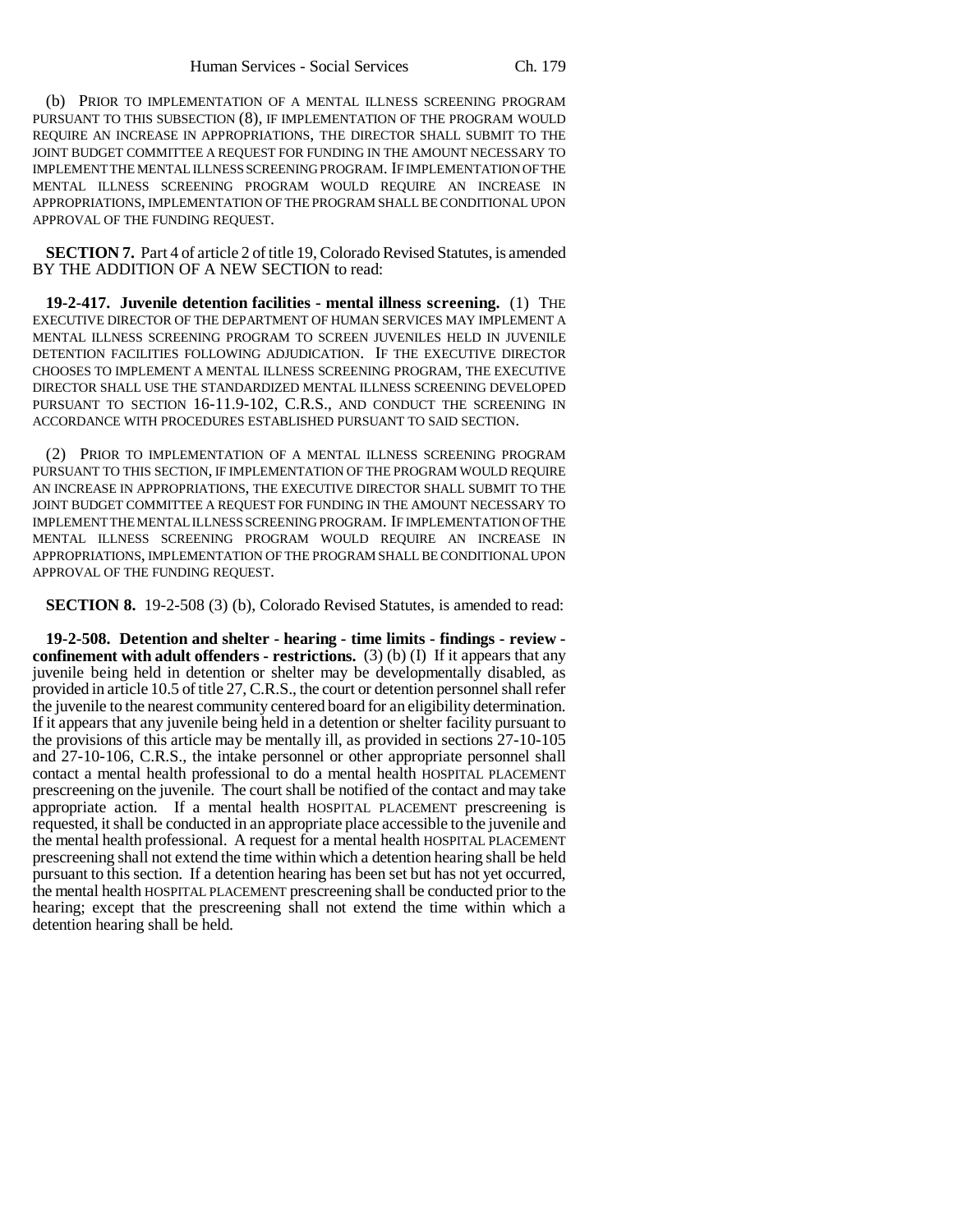## Ch. 179 Human Services - Social Services

(II) If a juvenile has been ordered detained pending an adjudication, disposition, or other court hearing and the juvenile subsequently appears to be mentally ill, as provided in section 27-10-105 or 27-10-106, C.R.S., the intake personnel or other appropriate personnel shall contact the court with a recommendation for a mental health HOSPITAL PLACEMENT prescreening. A mental health HOSPITAL PLACEMENT prescreening shall be conducted at any appropriate place accessible to the juvenile and the mental health professional within twenty-four hours of the request, excluding Saturdays, Sundays, and legal holidays.

(III) When the mental health professional finds, as a result of the prescreening, that the juvenile may be mentally ill, the mental health professional shall recommend to the court that the juvenile be evaluated pursuant to section 27-10-105 or 27-10-106, C.R.S., and the court shall proceed as provided in section 19-2-702.

(IV) Nothing in this paragraph (b) shall be construed to preclude the use of emergency procedures pursuant to section 27-10-105 (1), C.R.S.

**SECTION 9.** 19-2-702 (1), Colorado Revised Statutes, is amended to read:

**19-2-702. Mentally ill juvenile or juvenile with developmental disabilities procedure.** (1) (a) If it appears from the evidence presented at an adjudicatory trial or otherwise that a juvenile may have developmental disabilities, as defined in article 10.5 of title 27, C.R.S., the court shall refer the juvenile to the community centered board in the designated service area where the action is pending for an eligibility determination pursuant to article 10.5 of title 27, C.R.S.

(b) If it appears from the evidence presented at an adjudicatory trial or otherwise that a juvenile may be mentally ill, as defined in sections 27-10-105 and 27-10-106, C.R.S., and the juvenile has not had a mental health HOSPITAL PLACEMENT prescreening, the court shall order a prescreening to determine whether the juvenile requires further evaluation. Such prescreening shall be conducted as expeditiously as possible, and a prescreening report shall be provided to the court within twenty-four hours of the prescreening, excluding Saturdays, Sundays, and legal holidays.

(c) When the mental health professional finds, based upon a MENTAL HEALTH HOSPITAL PLACEMENT prescreening, that the juvenile may be mentally ill, as defined in sections 27-10-105 and 27-10-106, C.R.S., the court shall review the prescreening report within twenty-four hours, excluding Saturdays, Sundays, and legal holidays, and order the juvenile placed for an evaluation at a facility designated by the executive director of the department of human services for a seventy-two-hour treatment and evaluation pursuant to section 27-10-105 or 27-10-106, C.R.S. If the juvenile to be placed is in a detention facility, the designated facility shall admit the juvenile within twenty-four hours after the court orders an evaluation, excluding Saturdays, Sundays, and legal holidays.

(d) Any evaluation conducted pursuant to this subsection (1) shall be completed within seventy-two hours, excluding Saturdays, Sundays, and legal holidays. Neither a county jail nor a detention facility, as described in this article, shall be considered a suitable facility for evaluation, although a mental health HOSPITAL PLACEMENT prescreening may be conducted in any appropriate setting.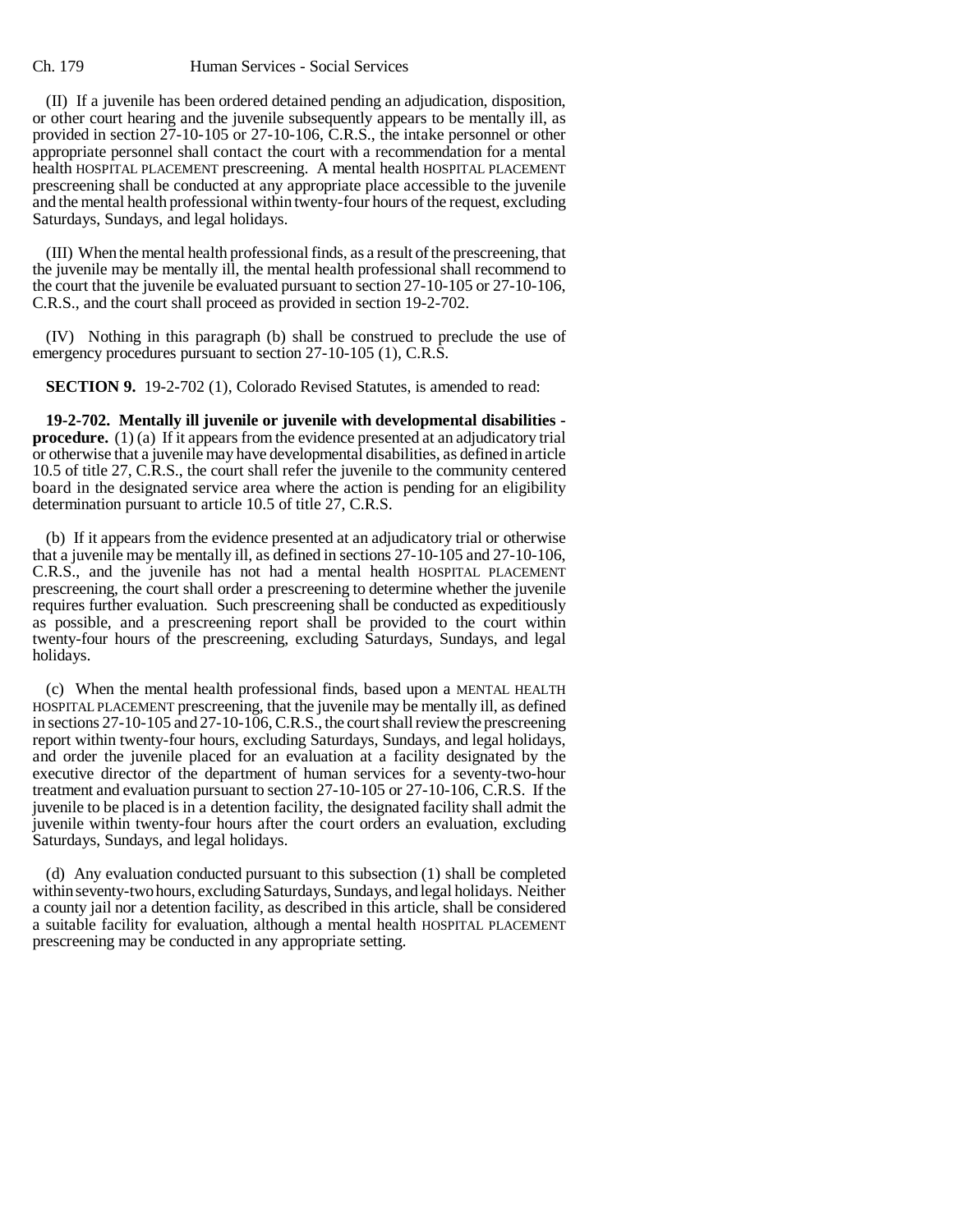(e) If the mental health professional finds, based upon the MENTAL HEALTH HOSPITAL PLACEMENT prescreening, that the juvenile is not mentally ill, the court shall review the prescreening report within twenty-four hours, excluding Saturdays, Sundays, and legal holidays, and copies of the report shall be furnished to all parties and their attorneys. Any interested party may request a hearing on the issue of the juvenile's mental illness, and the court may order additional prescreenings as deemed appropriate. No order for a seventy-two-hour treatment and evaluation shall be entered unless a hearing is held and evidence indicates that the prescreening report is inadequate, incomplete, or incorrect and that competent professional evidence is presented from a mental health professional that indicates that mental illness is present in the juvenile. The court shall make, prior to the hearing, such orders regarding temporary custody of the juvenile as are deemed appropriate.

**SECTION 10.** 19-2-905, Colorado Revised Statutes, is amended BY THE ADDITION OF A NEW SUBSECTION to read:

**19-2-905. Presentence investigation.** (3) (a) THE STATE COURT ADMINISTRATOR MAY IMPLEMENT A MENTAL ILLNESS SCREENING PROGRAM TO BE USED BY THE JUVENILE COURT. IF THE STATE COURT ADMINISTRATOR CHOOSES TO IMPLEMENT A MENTAL ILLNESS SCREENING PROGRAM, THE JUVENILE COURT SHALL USE THE STANDARDIZED MENTAL ILLNESS SCREENING DEVELOPED PURSUANT TO SECTION 16-11.9-102, C.R.S., AND CONDUCT THE SCREENING IN ACCORDANCE WITH THE PROCEDURES ESTABLISHED PURSUANT TO SAID SECTION. THE FINDINGS AND RESULTS OF ANY STANDARDIZED MENTAL ILLNESS SCREENING CONDUCTED PURSUANT TO THIS SUBSECTION (3) SHALL BE INCLUDED IN THE WRITTEN REPORT TO THE COURT PREPARED AND SUBMITTED PURSUANT TO THIS SECTION.

(b) PRIOR TO IMPLEMENTATION OF A MENTAL ILLNESS SCREENING PROGRAM PURSUANT TO THIS SUBSECTION (3), IF IMPLEMENTATION OF THE PROGRAM WOULD REQUIRE AN INCREASE IN APPROPRIATIONS, THE STATE COURT ADMINISTRATOR SHALL SUBMIT TO THE JOINT BUDGET COMMITTEE A REQUEST FOR FUNDING IN THE AMOUNT NECESSARY TO IMPLEMENT THE MENTAL ILLNESS SCREENING PROGRAM. IF IMPLEMENTATION OF THE MENTAL ILLNESS SCREENING PROGRAM WOULD REQUIRE AN INCREASE IN APPROPRIATIONS, IMPLEMENTATION OF THE PROGRAM SHALL BE CONDITIONAL UPON APPROVAL OF THE FUNDING REQUEST.

**SECTION 11.** 19-2-906 (2), Colorado Revised Statutes, is amended to read:

**19-2-906. Sentencing hearing.** (2) If the court has reason to believe that the juvenile may have developmental disabilities, the court shall refer the juvenile to the community centered board in the designated service area where the action is pending for an eligibility determination pursuant to article 10.5 of title 27, C.R.S. If the court has reason to believe that the juvenile may be mentally ill, the court shall order a mental health HOSPITAL PLACEMENT prescreening to be conducted in any appropriate place.

**SECTION 12.** 19-2-907, Colorado Revised Statutes, is amended BY THE ADDITION OF A NEW SUBSECTION to read:

**19-2-907. Sentencing schedule - options.** (7) THE JUVENILE COURT IN EACH JUDICIAL DISTRICT MAY IMPLEMENT A MENTAL ILLNESS SCREENING PROGRAM TO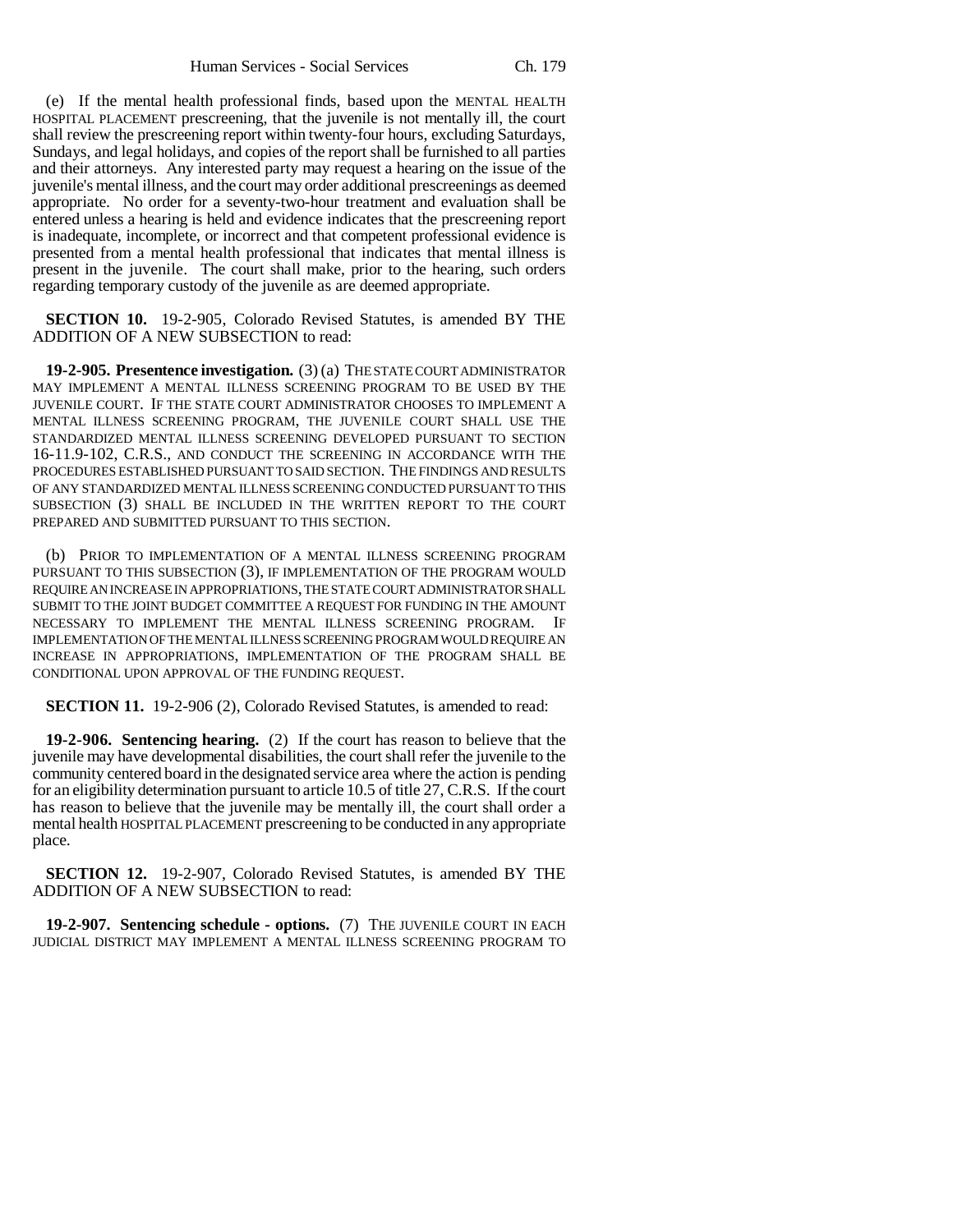SCREEN JUVENILES SENTENCED PURSUANT TO THIS PART 9. IF THE JUVENILE COURT CHOOSES TO IMPLEMENT A MENTAL ILLNESS SCREENING PROGRAM, THE JUVENILE COURT SHALL USE THE STANDARDIZED MENTAL ILLNESS SCREENING DEVELOPED PURSUANT TO SECTION 16-11.9-102, C.R.S., AND CONDUCT THE SCREENING IN ACCORDANCE WITH PROCEDURES ESTABLISHED PURSUANT TO SAID SECTION.

**SECTION 13.** 19-2-916 (1), Colorado Revised Statutes, is amended to read:

**19-2-916. Sentencing - placement based on special needs of the juvenile.** (1) Except as otherwise provided in section 19-2-601 for an aggravated juvenile offender, the court may order that the juvenile be examined or treated by a physician, surgeon, psychiatrist, or psychologist or that he or she receive other special care and may place the juvenile in a hospital or other suitable facility for such purposes; except that no juvenile may be placed in a mental health facility operated by the department of human services until the juvenile has received a mental health HOSPITAL PLACEMENT prescreening resulting in a recommendation that the juvenile be placed in a facility for an evaluation pursuant to section 27-10-105 or 27-10-106, C.R.S., or a hearing has been held by the court after notice to all parties, including the department of human services. No order for a seventy-two-hour treatment and evaluation shall be entered unless a hearing is held and evidence indicates that the prescreening report is inadequate, incomplete, or incorrect and that competent professional evidence is presented by a mental health professional that indicates that mental illness is present in the juvenile. The court shall make, prior to the hearing, such orders regarding temporary custody of the juvenile as are deemed appropriate.

**SECTION 14.** 19-2-922 (3) (b) (I) and (3) (b) (II), Colorado Revised Statutes, are amended to read:

**19-2-922. Juveniles committed to the department of human services evaluation and placement.** (3) (b) (I) When the department of human services determines that a juvenile may require treatment for mental illness, it shall conduct or have a mental health professional conduct a MENTAL HEALTH HOSPITAL PLACEMENT prescreening on the juvenile.

(II) If the MENTAL HEALTH HOSPITAL PLACEMENT prescreening report recommends that the juvenile be evaluated, the juvenile may be transferred to a mental health facility operated by the department of human services for such evaluation.

**SECTION 15.** 19-2-923 (3) (a), Colorado Revised Statutes, is amended to read:

**19-2-923. Juveniles committed to the department of human services transfers.** (3) (a) Any juvenile committed to the department of human services may be transferred temporarily to any state treatment facility for the mentally ill or for persons with developmental disabilities for purposes of diagnosis, evaluation, and emergency treatment; except that no juvenile may be transferred to a mental health facility until the juvenile has received a mental health HOSPITAL PLACEMENT prescreening resulting in a recommendation that the juvenile be placed in a facility for evaluation pursuant to section 27-10-105 or 27-10-106, C.R.S. No juvenile committed to the department as an aggravated juvenile offender or violent juvenile offender shall be transferred until the treatment facility has a secure setting in which to house the juvenile. The period of temporary transfer pursuant to this paragraph (a)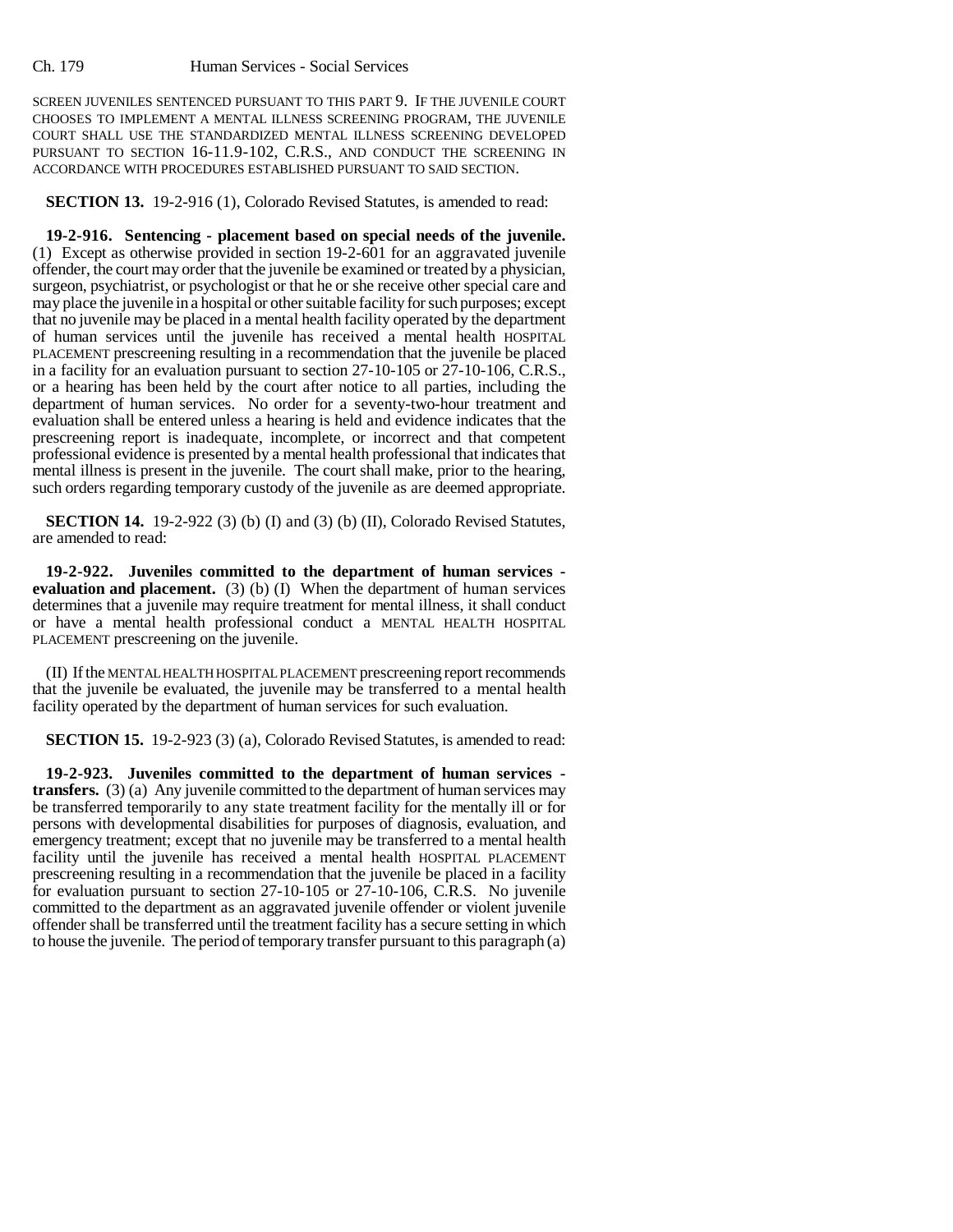shall not exceed sixty days.

**SECTION 16.** 16-11.9-102 (1) (e) and (1) (f), Colorado Revised Statutes, are amended, and the said 16-11.9-102 (1) is further amended BY THE ADDITION OF A NEW PARAGRAPH, to read:

**16-11.9-102. Mental illness screening - standardized process - development.** (1) The director of the division of criminal justice within the department of public safety shall be responsible for ensuring that the head of the department of psychiatry at the university of Colorado health sciences center, the judicial department, the department of corrections, the state board of parole, the division of criminal justice within the department of public safety, the alcohol and drug abuse division within the department of human services, and the unit responsible for mental health services within the department of human services meet and cooperate to develop a standardized screening procedure for the assessment of mental illness in persons who are involved in the adult criminal justice system. The standardized screening procedure shall include, but is not limited to:

(e) The stages within the adult criminal justice system at which a person shall be screened for mental illness, including consideration of methods of addressing confidential communications by a person screened for mental illness; and

(f) Consideration of a standard definition of mental illness, including serious mental illness; AND

(g) DEVELOPMENT OF PROCEDURES FOR REFERRAL FOR FURTHER ASSESSMENT BASED ON THE RESULTS OF THE SCREENING.

**SECTION 17.** 16-11.9-102 (2) (e) and (2) (f), Colorado Revised Statutes, are amended, and the said 16-11.9-102 (2) is further amended BY THE ADDITION OF A NEW PARAGRAPH, to read:

**16-11.9-102. Mental illness screening - standardized process - development.** (2) In conjunction with the development of a standardized mental illness screening procedure for the adult criminal justice system as specified in subsection (1) of this section, the judicial department, the division of youth corrections within the department of human services, the unit responsible for child welfare services within the department of human services, the unit responsible for mental health services within the department of human services, the alcohol and drug abuse division within the department of human services, the division of criminal justice within the department of public safety, and the department of corrections shall cooperate to develop a standardized screening procedure for the assessment of mental illness in juveniles who are involved in the juvenile justice system. The standardized screening procedure shall include, but is not limited to:

(e) The stages within the juvenile justice system at which a person shall be screened for mental illness, including consideration of methods of addressing confidential communications by a person screened for mental illness; and

(f) Consideration of a standard definition of mental illness, including serious mental illness; AND